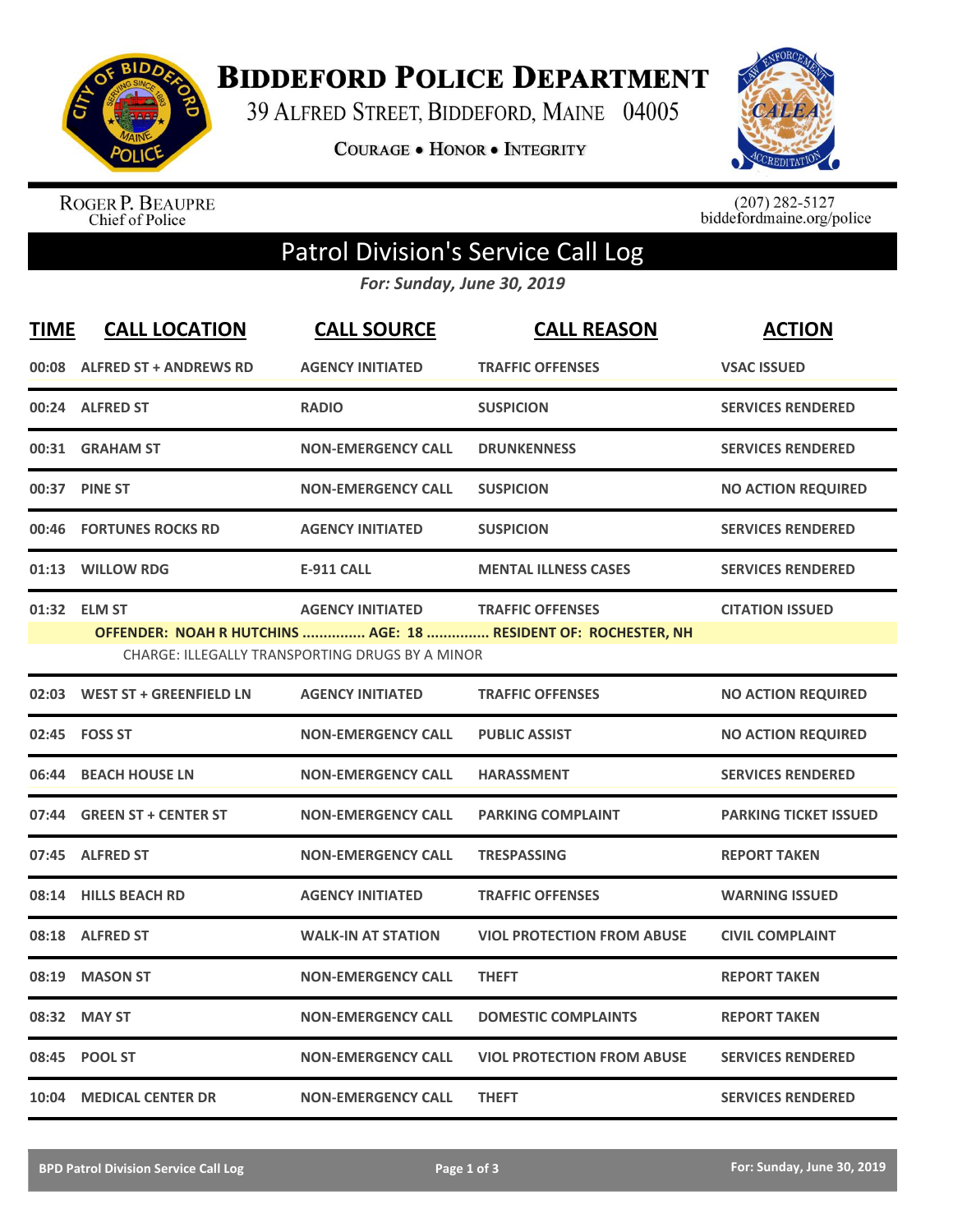| <b>TIME</b> | <b>CALL LOCATION</b>                                 | <b>CALL SOURCE</b>        | <b>CALL REASON</b>                                                     | <b>ACTION</b>                |
|-------------|------------------------------------------------------|---------------------------|------------------------------------------------------------------------|------------------------------|
|             | 10:18 ALFRED ST                                      | <b>NON-EMERGENCY CALL</b> | <b>COURT ORDERED CHECK IN</b>                                          | <b>SERVICES RENDERED</b>     |
|             | 10:22 APPLE RIDGE DR                                 | <b>NON-EMERGENCY CALL</b> | <b>ALL OTHER</b>                                                       | <b>SERVICES RENDERED</b>     |
|             | 10:44 ALFRED ST                                      | <b>NON-EMERGENCY CALL</b> | <b>ALL OTHER</b>                                                       | <b>FIELD INTERVIEW</b>       |
|             | 10:44 JEFFERSON ST                                   | <b>E-911 CALL</b>         | <b>WARRANT ARREST</b>                                                  | <b>ARREST(S) MADE</b>        |
|             | <b>CHARGE: WARRANT ARREST</b>                        |                           | OFFENDER: PATRICK JOSEPH COSTELLO  AGE: 55  RESIDENT OF: BIDDEFORD, ME |                              |
|             | 11:42 ELM ST                                         | <b>E-911 CALL</b>         | 911 MISUSE                                                             | <b>NEGATIVE CONTACT</b>      |
|             | 11:57 BOULDER WAY                                    | <b>NON-EMERGENCY CALL</b> | <b>CHECK WELFARE</b>                                                   | <b>SERVICES RENDERED</b>     |
|             | 12:01 MAY ST                                         | <b>NON-EMERGENCY CALL</b> | ATTEMPTED/THREATENED SUICIDE TRANSPORT TO HOSPITAL                     |                              |
|             | <b>12:30 MAIN ST</b>                                 | <b>NON-EMERGENCY CALL</b> | <b>CRIMINAL MISCHIEF</b>                                               | <b>REPORT TAKEN</b>          |
|             | 12:57 CUTTS ST                                       | <b>NON-EMERGENCY CALL</b> | <b>SUSPICION</b>                                                       | <b>NO ACTION REQUIRED</b>    |
|             | 13:24 GRANITE ST                                     | <b>NON-EMERGENCY CALL</b> | <b>DOMESTIC COMPLAINTS</b>                                             | <b>REPORT TAKEN</b>          |
|             | 13:33 FOSS ST                                        | <b>NON-EMERGENCY CALL</b> | <b>ESCORTS / RELAYS</b>                                                | <b>SERVICES RENDERED</b>     |
|             | 14:26 ALFRED ST                                      | <b>NON-EMERGENCY CALL</b> | <b>SUSPICION</b>                                                       | <b>SERVICES RENDERED</b>     |
|             | 14:37 SOUTH ST                                       | <b>E-911 CALL</b>         | <b>SUSPICION</b>                                                       | <b>UNFOUNDED</b>             |
|             | 14:40 ST MARYS ST                                    | <b>NON-EMERGENCY CALL</b> | <b>CHECK WELFARE</b>                                                   | <b>SERVICES RENDERED</b>     |
|             | 14:46 BEACH HOUSE LN                                 | <b>RADIO</b>              | <b>SHELLFISH VIOLATION</b>                                             | <b>NO VIOLATION</b>          |
|             | 15:10 BRACKETT ST                                    | <b>AGENCY INITIATED</b>   | <b>CRIMINAL MISCHIEF</b>                                               | <b>REPORT TAKEN</b>          |
|             | 15:14 HILLS BEACH RD + SKY HARBOR NON-EMERGENCY CALL |                           | <b>PARKING COMPLAINT</b>                                               | <b>SERVICES RENDERED</b>     |
|             | 15:28 HILL ST                                        | <b>E-911 CALL</b>         | 911 MISUSE                                                             | <b>NO VIOLATION</b>          |
|             | 16:01 ELM ST                                         | E-911 CALL                | 911 MISUSE                                                             | <b>REFERRED OTHER AGENCY</b> |
|             | 16:25 SULLIVAN ST                                    | <b>NON-EMERGENCY CALL</b> | <b>DISTURBANCE / NOISE</b>                                             | <b>WARNING ISSUED</b>        |
|             | 16:47 SADIE LN                                       | <b>NON-EMERGENCY CALL</b> | <b>CRIM THREAT / TERRORIZING</b>                                       | <b>SERVICES RENDERED</b>     |
|             | 17:20 BACON ST + HILL ST                             | <b>NON-EMERGENCY CALL</b> | <b>CHECK WELFARE</b>                                                   | <b>SERVICES RENDERED</b>     |
|             | 17:29 ALFRED ST                                      | <b>NON-EMERGENCY CALL</b> | <b>SUSPICION</b>                                                       | <b>SERVICES RENDERED</b>     |
|             | 18:03 ALFRED ST                                      | <b>NON-EMERGENCY CALL</b> | <b>COURT ORDERED CHECK IN</b>                                          | <b>NO VIOLATION</b>          |